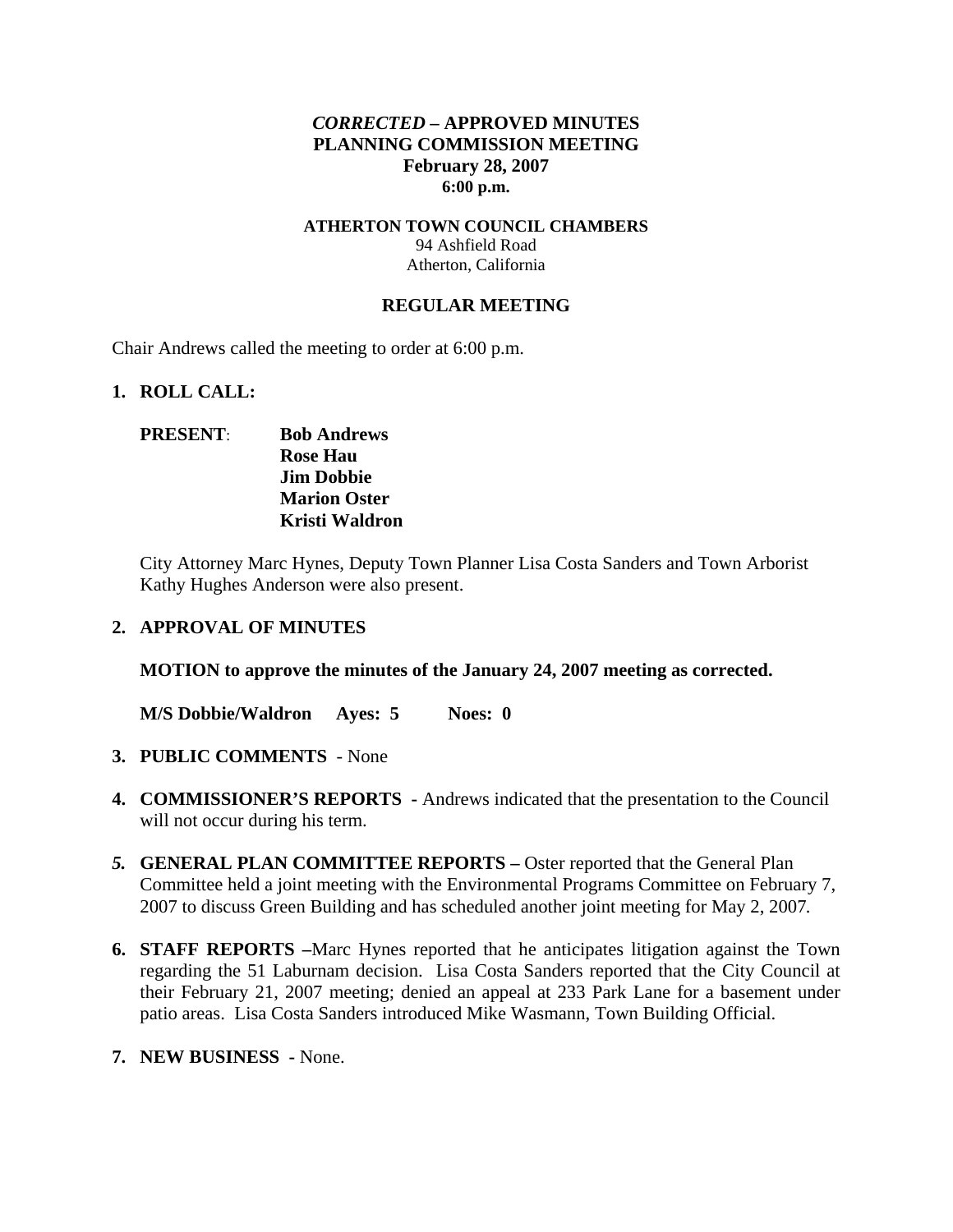# **PUBLIC HEARINGS**

**8. Heritage Tree Removal Permit – 37 De Bell –** Heritage Tree Removal Permit to allow the removal of one heritage tree. Atherton Municipal Code Section 8.10.

Lisa Costa Sanders presented the staff reported and indicated staff support for the tree removal.

In response to a question, Kathy Hughes Anderson stated that the tree's roots are not deep, but extend well beyond the dripline.

OPEN PUBLIC HEARING The applicant, John Garagozzo, noted his presence to answer any questions.

### CLOSE PUBLIC HEARING

**MOTION to approve the Heritage Tree Removal Permit for the removal of one heritage tree at 37 De bell based on the following finding and subject to the conditions of the Heritage Tree Removal certificate with the following additional condition;** 

**M/S Hau/Oster Ayes: 5 Noes: 0** 

#### **Finding:**

1. The removal of the tree would not be contrary to the purpose and intent of the Atherton General Plan.

#### **Additional Condition;**

- 1. Modify condition 3 to remove the wording; "one 48" box tree or".
- 2. Add condition 4 to read as follows; "A professional arborist shall properly prune the remaining trees".
- **9. Excessive Height Permit 86 Broad Acres –** Excessive Height Permit request to allow a 32'-10" main residence with 23'-7" tall sidewalls. Atherton Municipal Code Section 17.20.040.

Lisa Costa Sanders presented the staff reported noting the applicant's request to modify the Excessive Height Permit to allow the residence to a maximum height of 34' with 26' tall sidewalls based on the provision of increased setbacks.

The Commission received a letter from Usha & Diaz Nesamoney, 238 Alameda expressing concern with the proposal.

Kathy Hughes Anderson reviewed the preliminary landscape plan with the Commission.

OPEN PUBLIC HEARING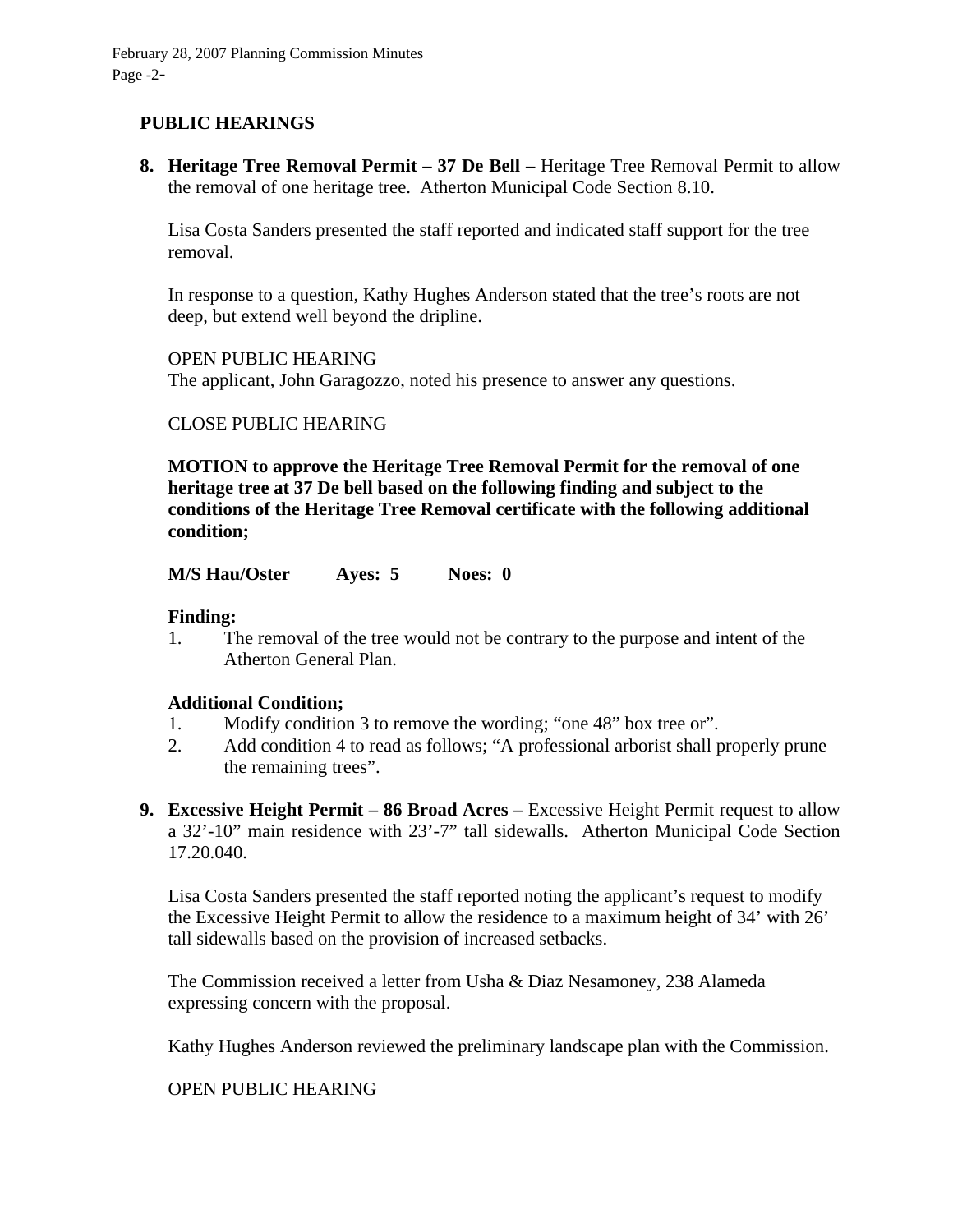Charles Moldow, property owner was present to answer questions.

# CLOSE PUBLIC COMMENT

**MOTION to approve the Excessive Height Permit to allow a new residence with a maximum height of 34' with maximum sidewall height of 26' at 86 Broad Ares in Atherton based on the following findings and subject to the conditions of the Excessive Height Permit;** 

**M/S Oster/Waldron Ayes: 5 Noes: 0** 

### **Findings:**

- 1. The proposed height exception/residence would be appropriate under the general plan of the town as outlined in the staff report.
- 2. The proposed height exception/residence at the proposed location will not be detrimental or injurious to persons, property or improvement in the vicinity and will not be detrimental to the public health, peace, safety, comfort, general welfare or convenience.
- **10. Lot Line Redesignation and Conditional Use Permit 107 Reservoir Road–** Lot Line Redesignation request to designate the north property line as the front property line and Conditional Use Permit to allow a detached garage in the front yard. Atherton Municipal Code Section 17.20.040.

Lisa Costa Sanders presented the staff reported noting that the existing home has side yards of 68' and 50'. Staff recommends the Lot Line Redesignation be approved with the condition that a side yard setback requirement of 50' be applied to the property.

#### OPEN PUBLIC HEARING

Lynn Bodwell reviewed her plans for the property with a new pool behind the existing home.

### CLOSE PUBLIC COMMENT

**MOTION to approve the Lot Line Redesignation and Conditional Use Permit designating the north property line as the front property line and allowing the detached garage in the front yard at 107 Reservoir Road in Atherton based on the following findings and subject to the conditions of the Excessive Height Permit;** 

#### **M/S Hau/Oster Ayes: 5 Noes: 0**

#### **Findings:**

1. The proposed lot line redesignation and conditional use permit will not be detrimental or injurious to persons, property or improvement in the vicinity and will not be detrimental to the public health, peace, safety, comfort, general welfare or convenience.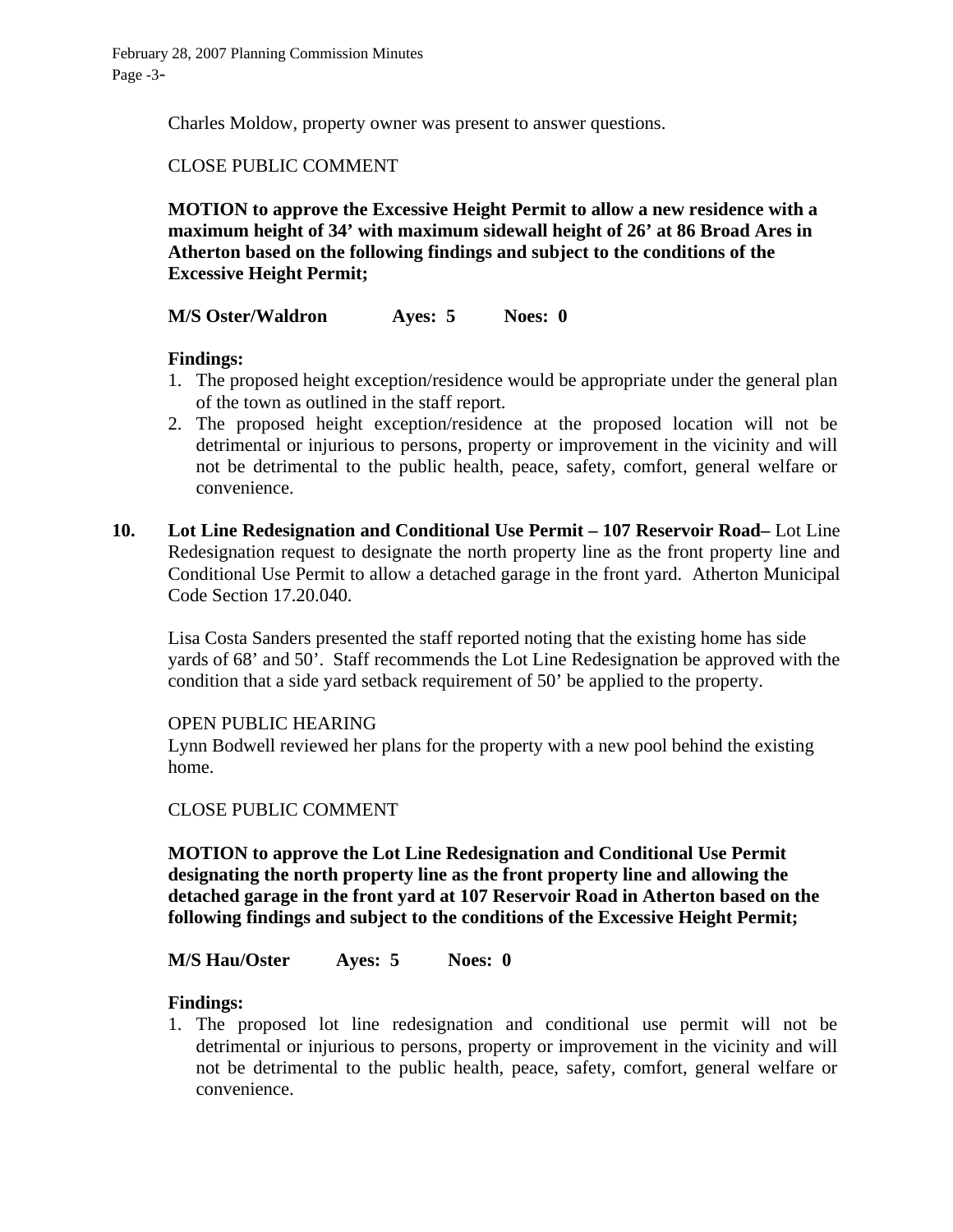- 2. The proposed lot line redesignation and conditional use permit for the subject site is consistent with the Town of Atherton General Plan and the purposes of that plan and the Zoning Code.
- **11. Ordinance Amendment Ordinance Amendment amending Atherton Municipal Code** section 17.08

Lisa Costa Sanders presented the Staff report noting recommendations of the General Plan Committee to modify the current basement regulations.

### OPEN PUBLIC COMMENT

Susan Aalaei, Flood Circle, stated that the Commission should be more open to changes.

Herman Christensen, Park Lane, distributed graphics of possible implementation of the new ordinance and expressed concern with the resulting expanded basement area. He recommended the Commission retain the existing basement regulations.

Steve Dostart, Patricia Drive, stated that the recommended Ordinance is a compromise and expressed his support.

Carol Flarety, Camino por los Arboles, stated that the proposed Ordinance is a thoughtful compromise and feels that the floor area of basement garages should not be counted towards the floor area limitations for the lot.

Paul Wythes, Park Lane, expressed concern that the proposed ordinance will allow very large basements that will impact heritage trees and drainage issues and that the Planning Commission should deny the Ordinance Amendment.

Linda Liebes, Monte Vista, recommended the Planning Commission deny the ordinance amendment due to concern with drainage and impact to heritage trees.

Denise Reyff, Atherton Avenue stated that she would prefer underground garages from an aesthetic perspective.

Scott Feamster, Park Lane, stated that he would like to see more house and less garage and the Commission should encourage underground garages.

Jeff Wise, Linden Avenue, stated that once built, a basement is not visible from the outside and the area surrounding the home is typically covered with hardscape (parking pads, patios, etc.). He stated that the floor area of basement garages should not be included.

Dave Welch, Ralston, stated the depth limit on basements should be removed.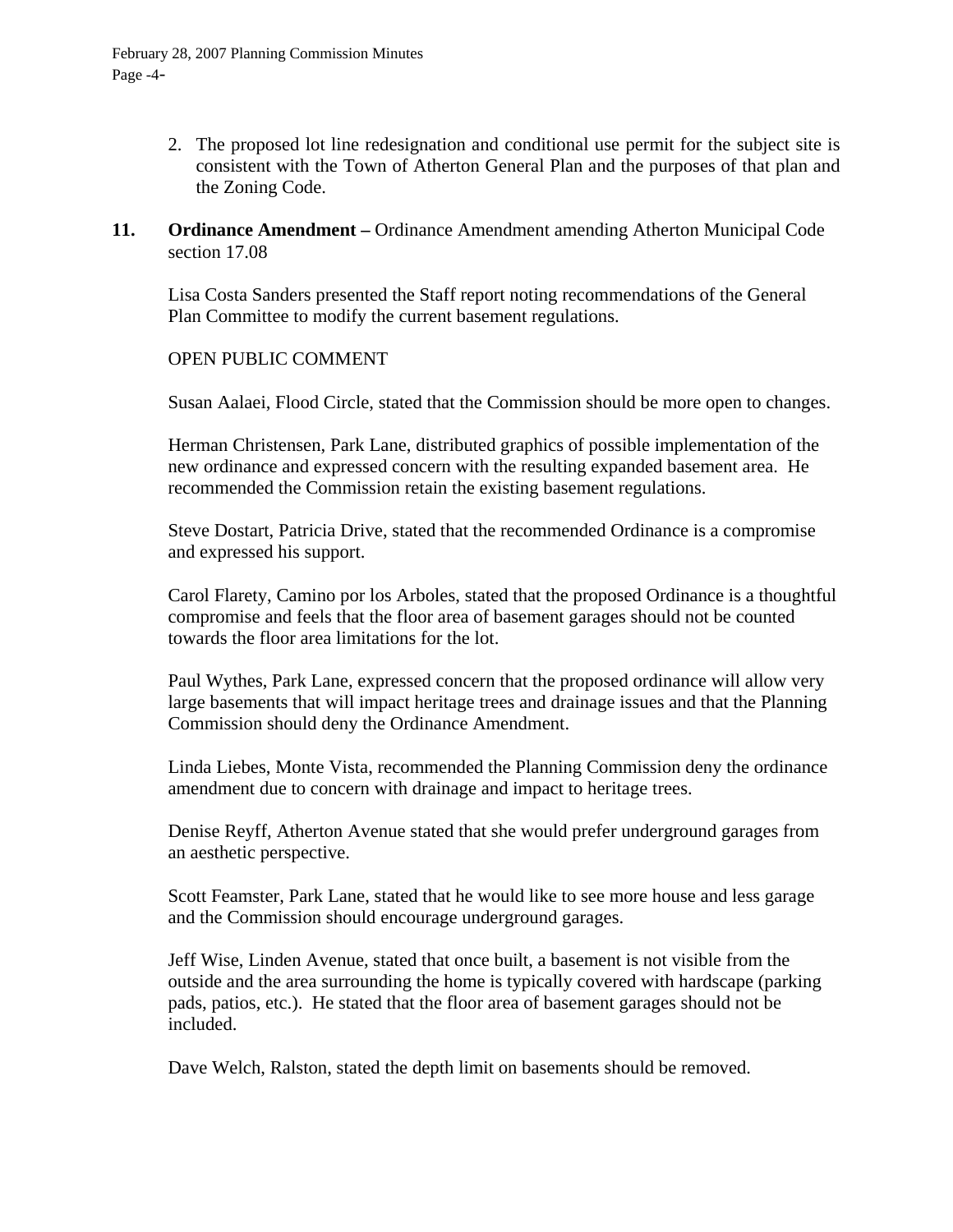Gene, Fletcher Drive, feels the proposed changes are poorly written and should keep basements under the footprint of the residence.

Phil Lively, Hawthorn, reviewed examples of basements with the proposed regulations and suggested Commissioners visit 49 Heather. He stated that the Commission should keep the ordinance as existing.

### CLOSE PUBLIC COMMENT

Commissioner Andrews expressed concern with drainage and the use of the entire building area. He does not see an issue with underground garages.

Commissioner Hau stated that the Ordinance is a compromise situation, basement garages should not be calculated in the floor area requirements and remove the 14' depth restriction.

Commissioner Oster expressed concern with drainage, large light wells and would like to see underground garages count in the floor area due to the driveway approach.

Commissioner Dobbie stated that the problem with basements is cumulative, underground garages are unattractive, the Ordinance can be manipulated and suggested the area of the basement be the same square footage of the home and limited to under the home with some extensions.

Commissioner Waldron stated that we should not regulate the use in basements, do not include underground garages in the floor area calculations, would not like to see the Ordinance allow for expanded basement areas and would like to define light wells as "a well is deeper than it is wide".

Commissioners discussed alternate language for section 17.36.190(A)(1); "coincident to the exterior lines of building located within the main building area". Or, "defined by lines running collinear with the exterior lines of buildings…".

Commissioners also suggested a limitation to the area of basement be tied to the floor area of the first floor of the main building. Commissioners suggested a limitation of "basement area shall not exceed the floor area of the first floor of the main dwelling" and that "at least 80% of the basement area shall be located under the footprint of the main dwelling". These regulations would limit the area that a basement could be constructed and eliminate the possible loophole of connecting the exterior points of a building to maximize the basement area.

**MOTION to eliminate the depth restriction in the Ordinance. M/S Andrews/Hau Ayes: 5 Noes: 0** 

**MOTION to not include basement garages in the floor area calculations. M/S Andrews/Hau Ayes: 5 Noes: 0** 

**MOTION to require at least 80% of the basement shall be located under the footprint of the main dwelling. M/S Waldron/Oster Ayes: 5 Noes: 0**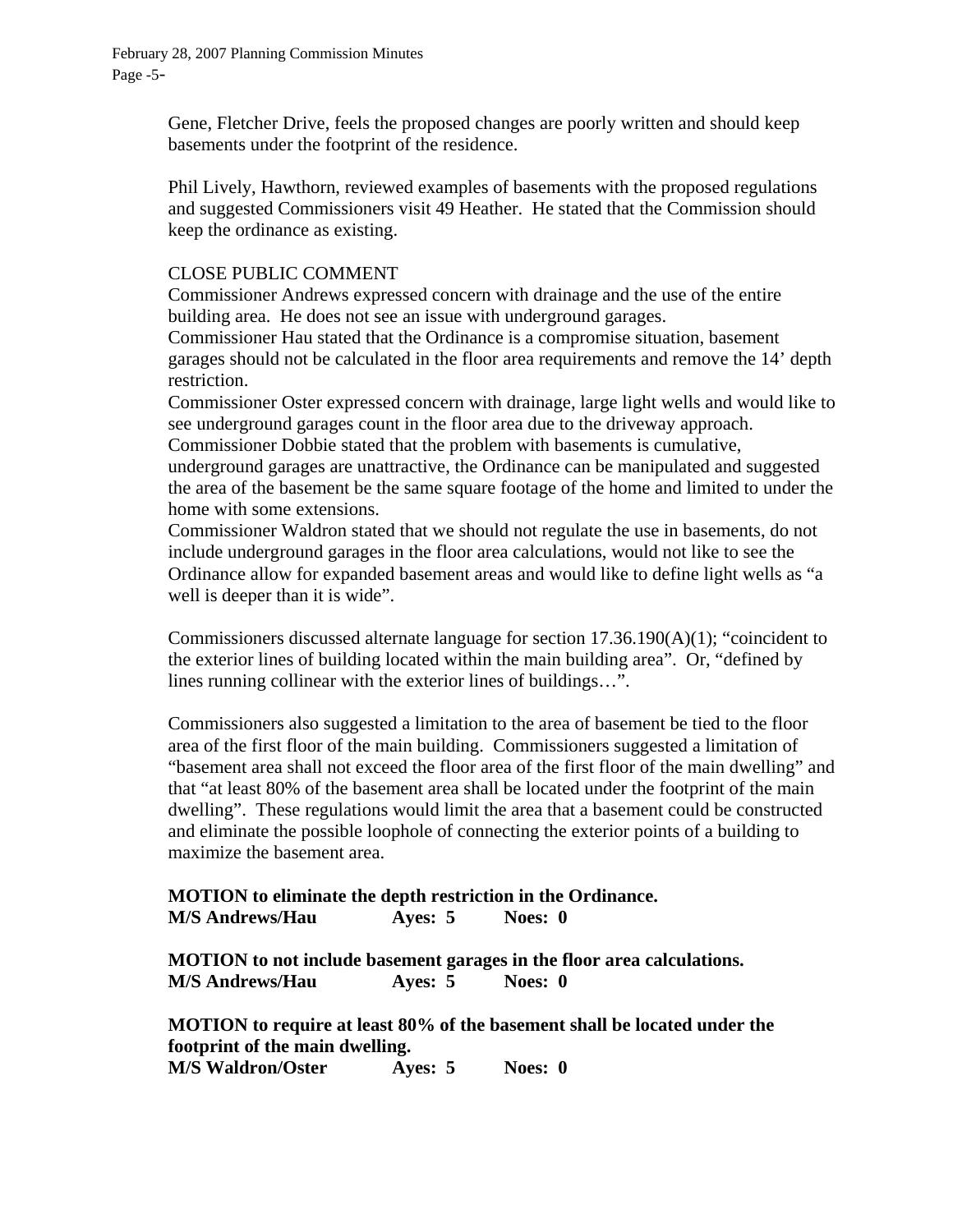**MOTION to allow basements under accessory structures outside the main dwelling area with a conditional use permit.** 

**M/S Andrews/Waldron Ayes: 4 Noes: 1** 

**MOTION to continue this item to the next meeting. M/S Andrews/Oster Ayes: 5 Noes: 0** 

**12. Ordinance Amendment –** Ordinance Amendment amending Atherton Municipal Code Section 17.44 regarding Nonconforming Uses

Lisa Costa Sanders presented the Staff report noting recommendations of the General Plan Committee and Staff to modify the current nonconforming regulations.

### OPEN PUBLIC COMMENT

David Lewis, 50 Jennings Lane, stated his desire to add on to a portion of his home that is considered non-conforming due to a 4" encroachment into the required side yard setback.

### CLOSE PUBLIC COMMENT

### **MOTION to recommend the City Council adopt the Ordinance Amendment regulating nonconforming uses and structures based on the following finding;**

**M/S Waldron/Andrews Ayes: 5 Noes: 0**

Finding:

- 1. The proposed amendment is required to achieve the objectives of the Zoning Plan and the General Plan.
- **13. Heritage Artifact Inventory** Adoption of the Heritage Artifact Inventory

Lisa Costa Sanders presented the Staff report stating that the Inventory was prepared by the Towns Historical Consultant Laura Jones and has been presented to the General Plan Committee and City Council. Staff recommends the Commission adopt the Inventory.

OPEN PUBLIC COMMENT CLOSE PUBLIC COMMENT

#### **MOTION to adopt the Heritage Artifact Inventory**

**M/S Oster/Dobbie Ayes: 5 Noes: 0**